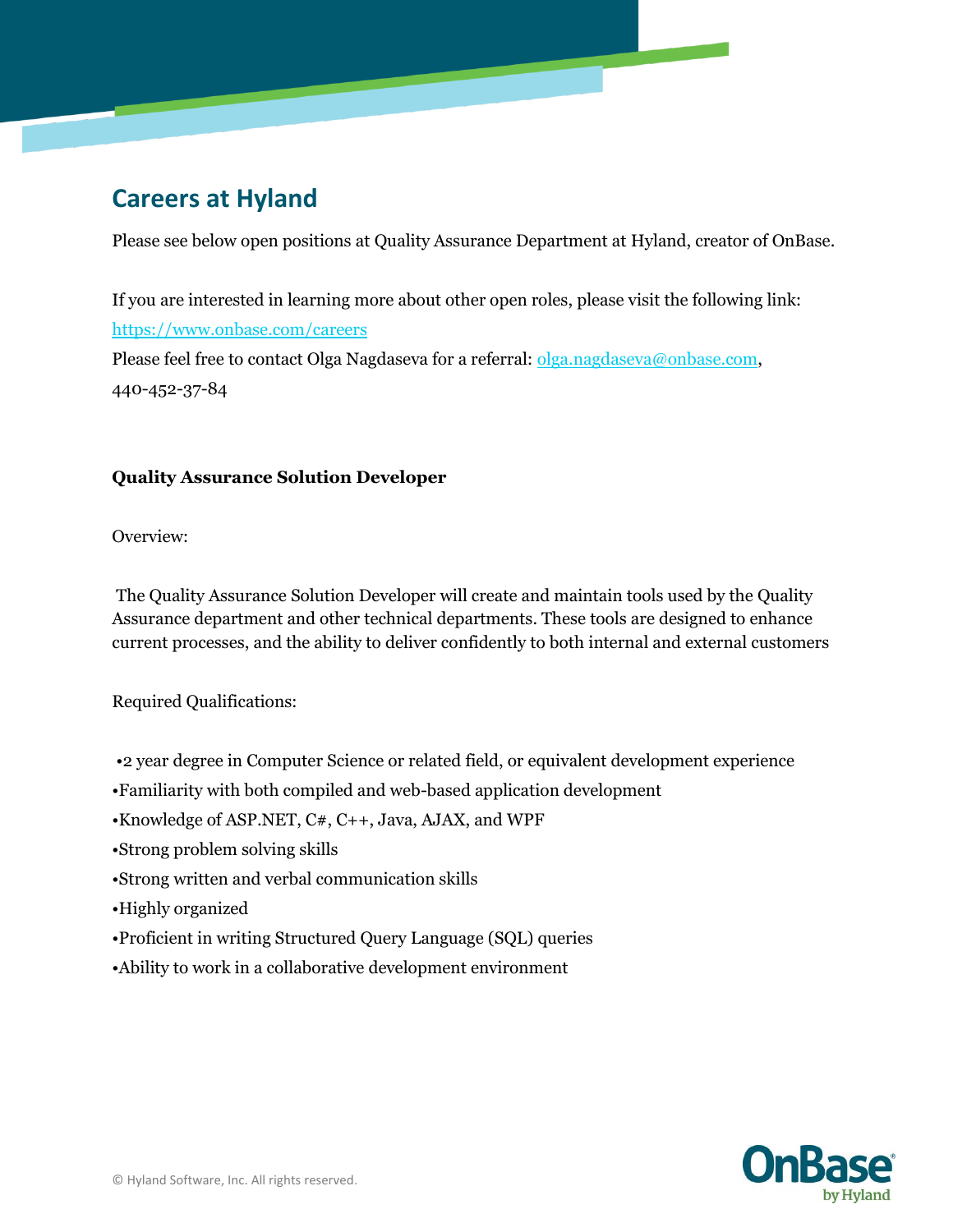Desired Qualifications:

- •Experience writing object oriented .NET applications
- •Project management experience
- •Knowledge of SQL and principles of relational database design
- •Experience with Client/Server architectures
- •Experience working with VMware API's
- •Experience working with ADO database connector objects

Travel Expectations:

•0 – 15% per management request or business need

Position Responsibilities:

•Design tools and applications to improve processes used by the QA, Development, and Technical Support departments

- •Maintain existing applications, including code written by other team members
- •Perform discovery of stakeholder internal processes to suggest improvements

•Work with QA Associates and Representatives to design test and automation tools to enhance testing of OnBase® modules

- •Produce both inline code and end user documentation for all projects
- •Design databases that feed data-driven applications
- •Maintain all requirements related to each project in project tracking system

•Work with internal Information Systems department to develop integration points into Hyland Software systems as needed

•Manage the backup, verification, and tracking of legacy OnBase® builds

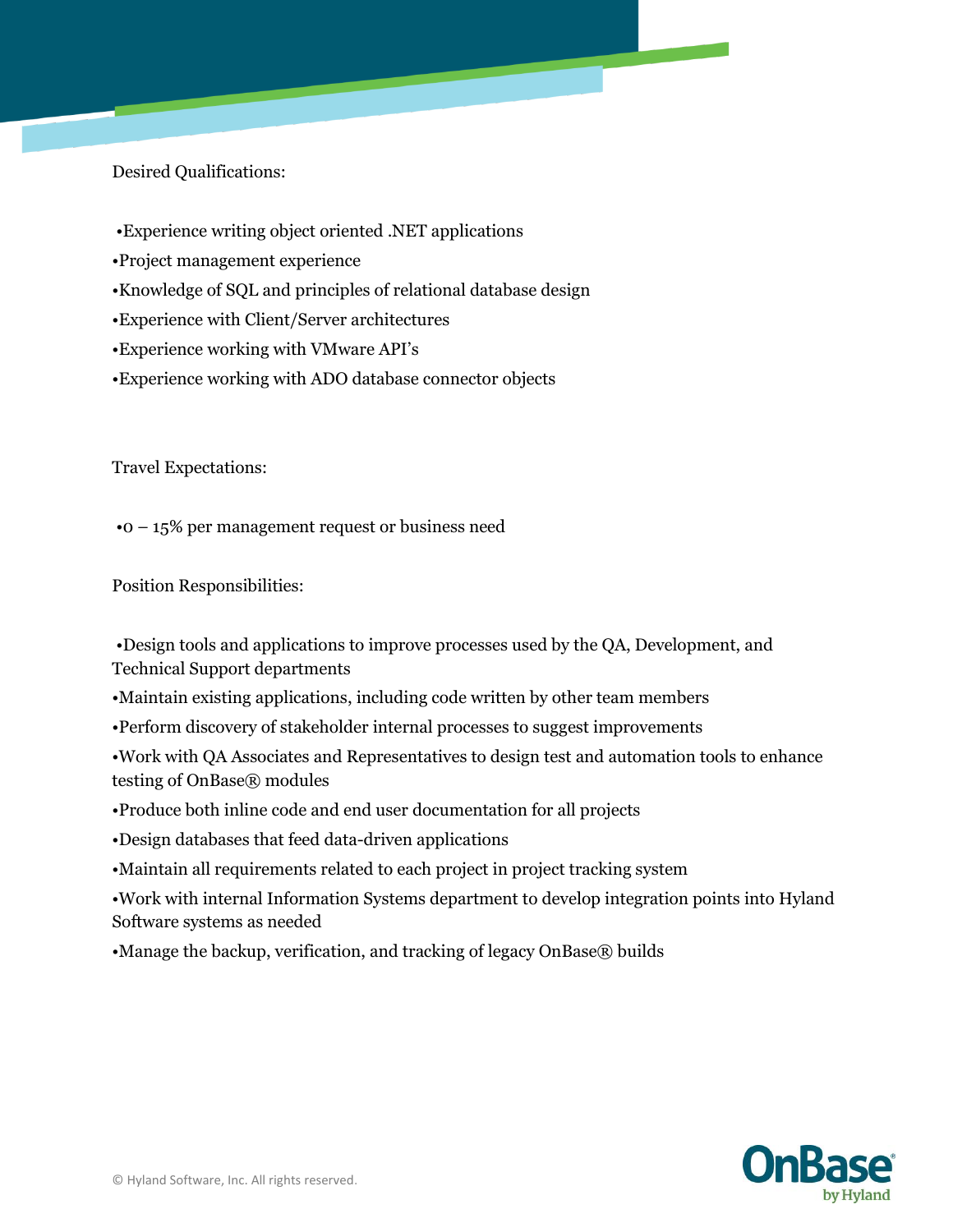## **Quality Assurance Test Technician**

#### Overview:

The Quality Assurance Solution Developer will create and maintain tools used by the Quality Assurance department and other technical departments. These tools are designed to enhance current processes, and the ability to deliver confidently to both internal and external customers

Required Qualifications:

- •2 year degree in Computer Science or related field, or equivalent development experience
- •Familiarity with both compiled and web-based application development
- •Knowledge of ASP.NET, C#, C++, Java, AJAX, and WPF
- •Strong problem solving skills
- •Strong written and verbal communication skills
- •Highly organized
- •Proficient in writing Structured Query Language (SQL) queries
- •Ability to work in a collaborative development environment

Desired Qualifications:

- •Experience writing object oriented .NET applications
- •Project management experience
- •Knowledge of SQL and principles of relational database design
- •Experience with Client/Server architectures
- •Experience working with VMware API's
- •Experience working with ADO database connector objects

#### Travel Expectations:

•0 – 15% per management request or business need

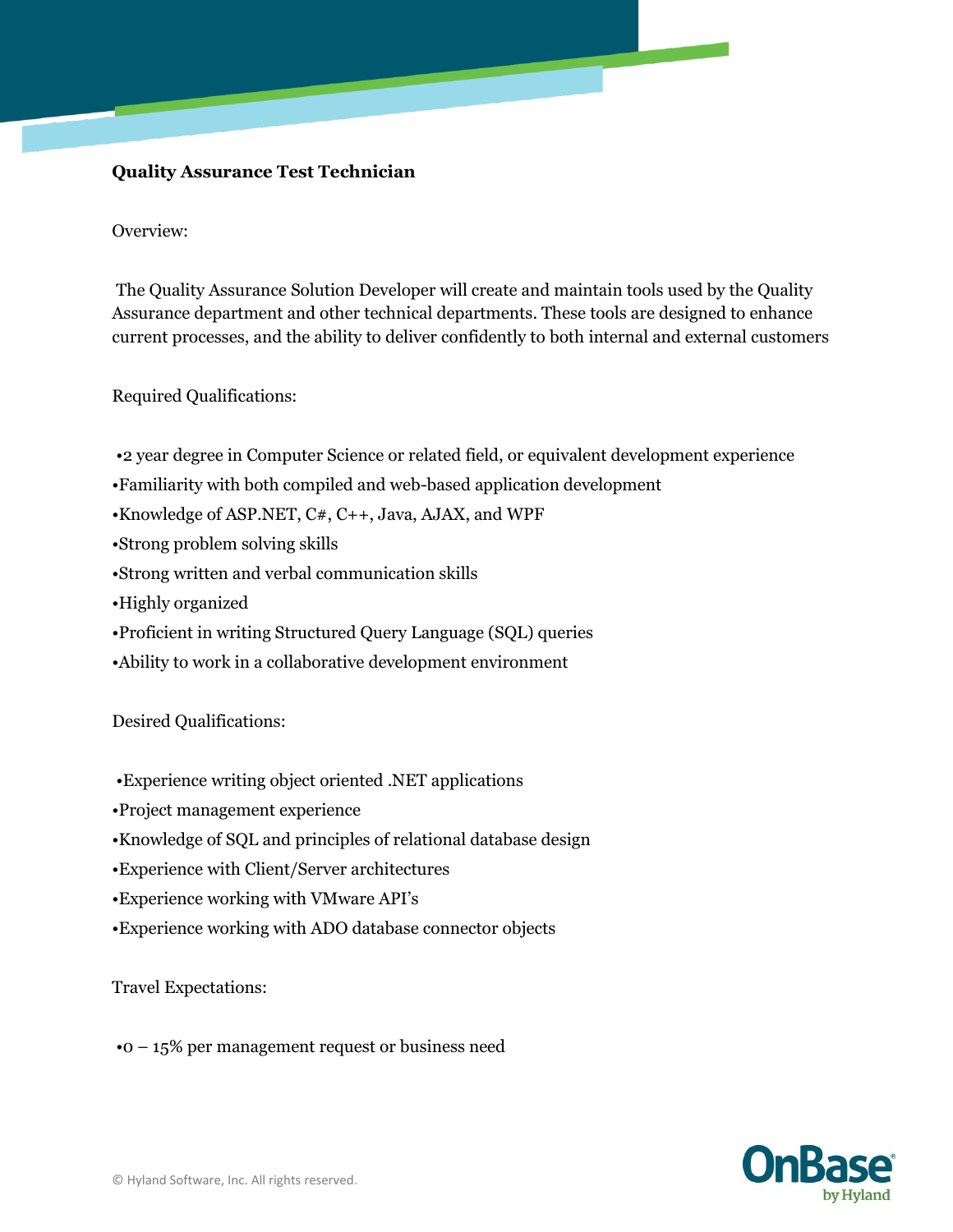Position Responsibilities:

•Design tools and applications to improve processes used by the QA, Development, and Technical Support departments

•Maintain existing applications, including code written by other team members

•Perform discovery of stakeholder internal processes to suggest improvements

•Work with QA Associates and Representatives to design test and automation tools to enhance testing of OnBase® modules

•Produce both inline code and end user documentation for all projects

•Design databases that feed data-driven applications

•Maintain all requirements related to each project in project tracking system

•Work with internal Information Systems department to develop integration points into Hyland Software systems as needed

•Manage the backup, verification, and tracking of legacy OnBase® builds

# **Quality System Management Representative**

Department: Development

Overview:

This role is a knowledge expert in the Food and Drug Administration (FDA) Quality System processes and procedures and the FDA requirements for Hyland's medical devices and clinical applications.

Position Responsibilities

•Ensure employees are trained, know and perform their activity in accordance with the Quality System procedures effective at their working place

•Maintain the integrity of the Quality System by reviewing documentation, coordinating audits, and communicating to executives

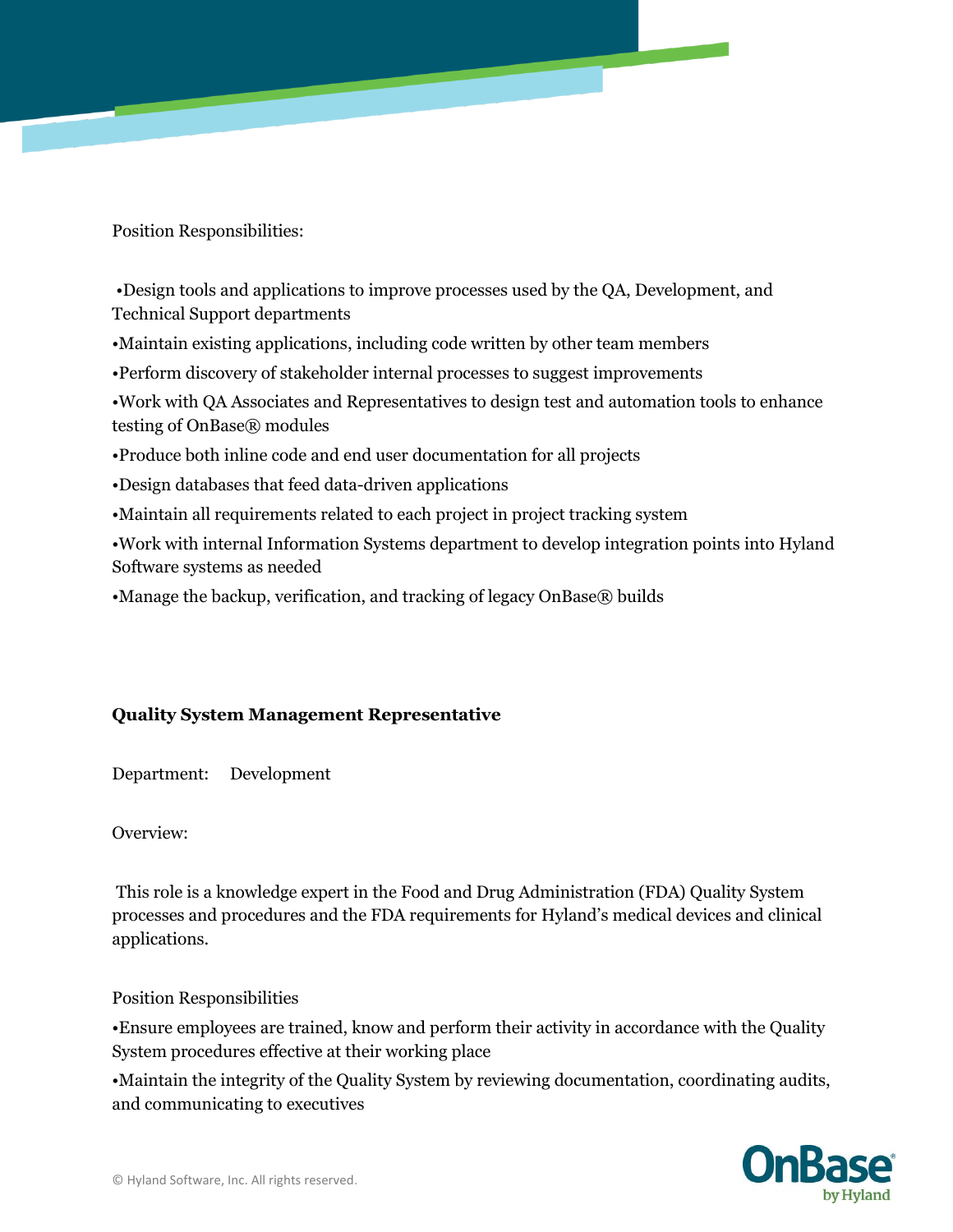•Ensure appropriate requirements for the Quality System are effectively established and maintained

•Provide reporting on the performance of the Quality System to Management

•Manage change across the organization affecting multiple teams as it pertains to the FDA Quality System

## Job Requirements

•Excellent organization skills, with ability to successfully manage multiple tasks

•Attentive to detail, as demonstrated by regularly verifying all work thoroughly to ensure accuracy

•Excellent oral and written communications skills that demonstrate a professional demeanor and the ability to interact with others with discretion and tact

•Self-motivated with the ability to manage projects to completion in a timely manner

•Excellent collaborative skills, applied successfully within team as well as with other areas

•Ability to act as a change agent when necessary to effectively manage change

•Ability to stay current in obtaining required certifications

•Desire and ability to research and implement best practices

•Speak or write with ease, clarity and impact, using a communication style appropriate to the subject and the audience

•Demonstrated ability to influence, motivate and mobilize team members and business partners

# **Technical Writer**

Department: Documentation

Overview:

This role creates and maintains software documentation for Hyland products, ensuring that documentation is well written and accurately reflects the behavior of the software.

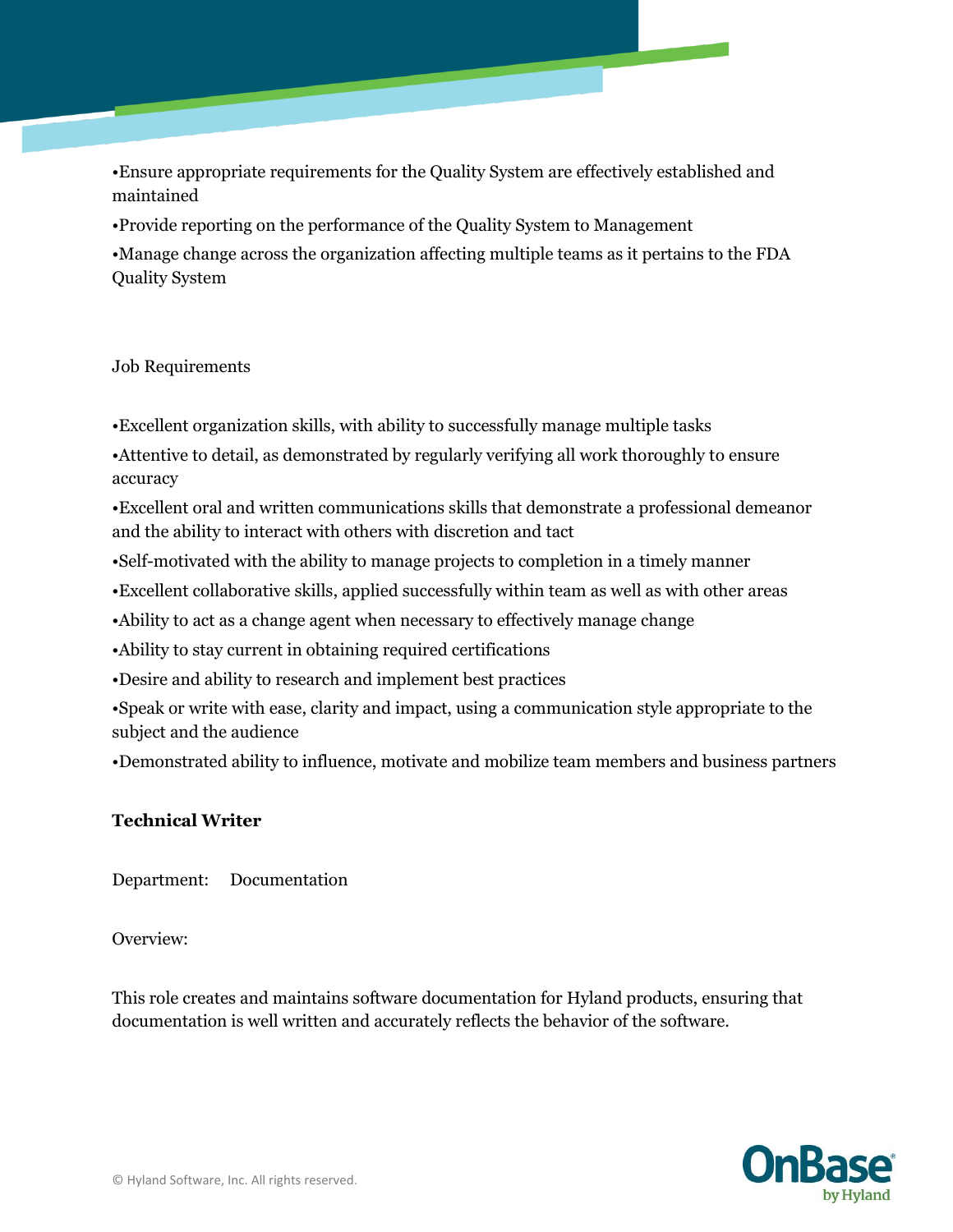Desired Qualifications:

- •Experience in technical writing or a related field
- •A Bachelor's degree in English or a related study
- •Strong communication skills
- •Strong computer skills
- •Strong desktop publishing skills
- •Knowledge of Microsoft Windows
- •Knowledge of Adobe FrameMaker
- •Help authoring tool experience

Position Responsibilities:

- Edit existing manuals
- Document changes to existing software and software documentation

· Evaluate Software Change Requests (SCRs) and make the appropriate documentation changes

- Document new software
- · Quality check the software

Independently create module reference guides for modules that are more advanced/complicated

· Identify issues in the software, and show initiative beyond that of taking direction from others

With guidance from team leaders and managers, use experience to make informed decisions that improve the quality, layout, and overall functionality of the documentation

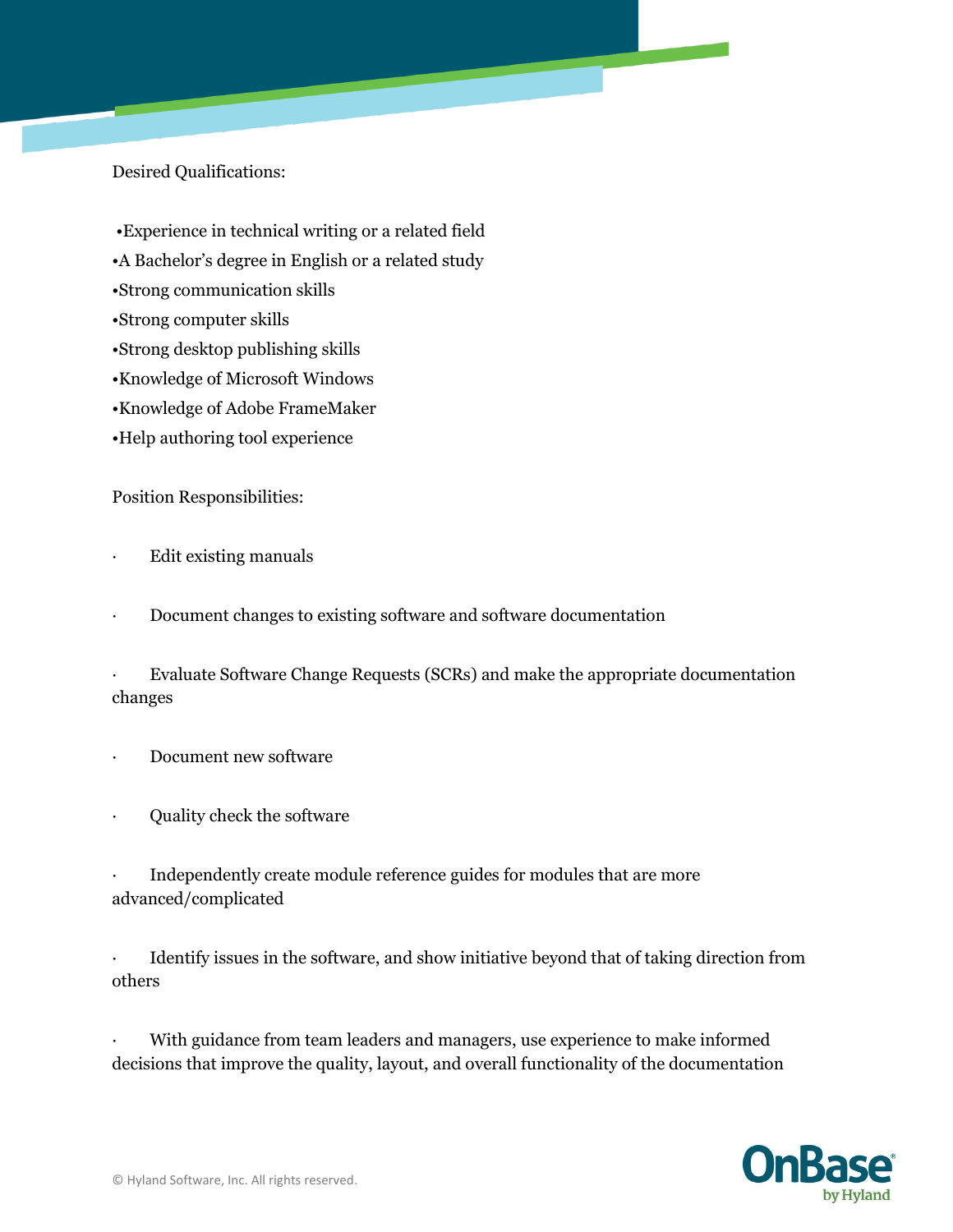· Produce quality products and execute tasks quickly with some guidance

Act as an active member of the OnBase technical community including actively participating in SCRUM meetings and discussions regarding product direction, and proactively seeking out information about product development in order to anticipate and prepare for upcoming software changes

Demonstrate a solid command of how to use FrameMaker, use existing FrameMaker styles, navigate the Documentation directory, adhere to the Hyland style Guide, create and share new insets across the documentation library

Position Requirements:

- · Bachelor's degree in English, Journalism, or Technical Communication
- Experience writing concise, grammatically correct, technical documentation
- Proficiency with FrameMaker
- Strong interpersonal skills with a history of building productive relationships
- · Demonstrated ability to take direction and execute tasks quickly
- · Demonstrated ability to make solid decisions that further the goals of the team

· Demonstrated dedication to producing quality documentation and choosing the best course of action based on quality outcome rather than ease of execution

Demonstrated, good attention to detail

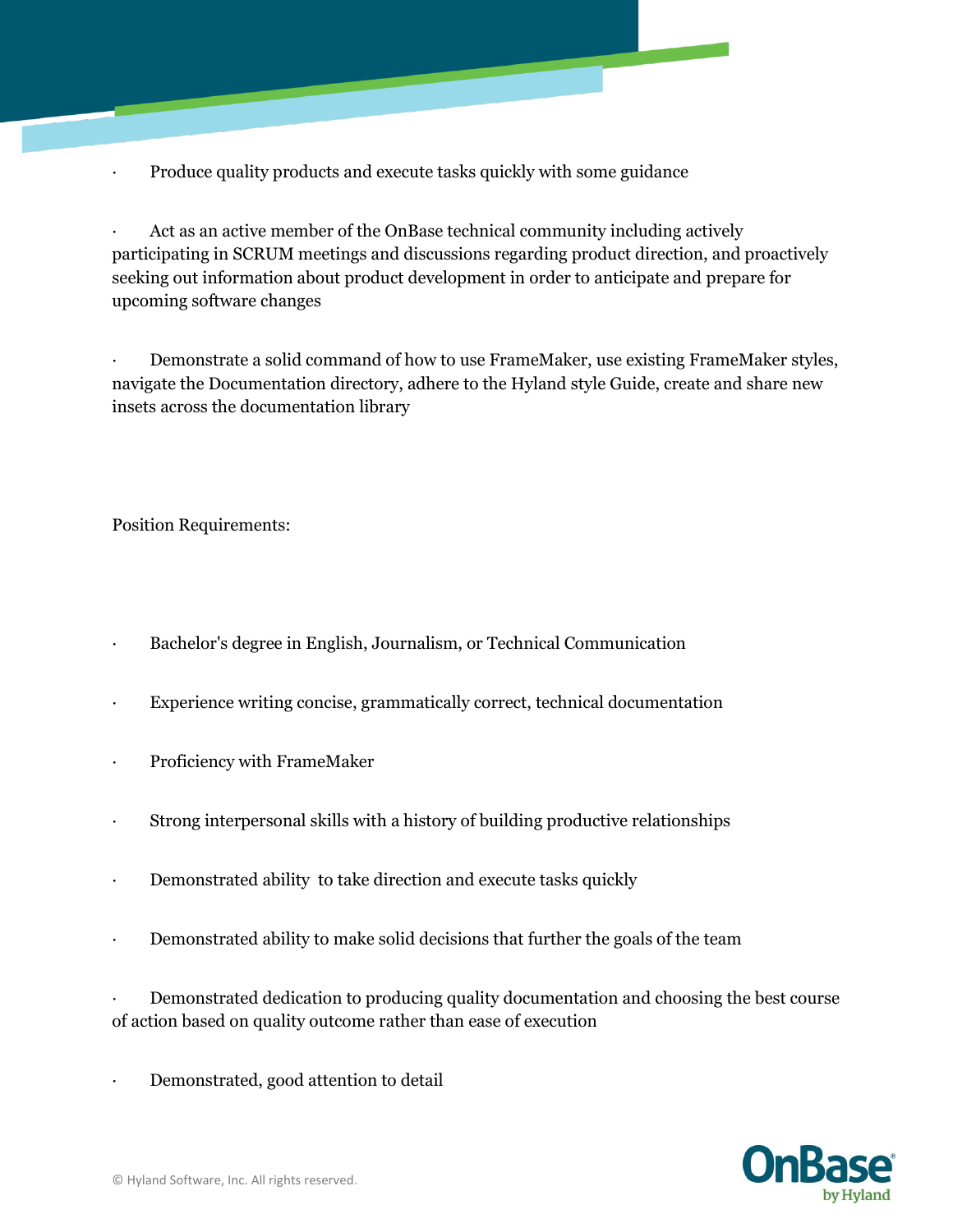- Demonstrated ability to install, use, configure, and troubleshoot OnBase software
- · Demonstrated ability to work well with subject matter experts
- · Demonstrated ability to troubleshoot the installation, configuration and usage of software

Demonstrated ability to successfully review and close SCRs in a timely manner, making appropriate changes to documentation when necessary

Good collaboration skills, applied successfully within team as well as with other areas

Travel Expectations:

· 10% occasional travel may be required

## **Associate QA Infrastructure Administrator**

Department: Quality Assurance

Overview:

This role serves as a technical knowledge center for infrastructure solutions, supporting employees in technical departments to create intelligent solutions that deliver the resources needed for testing.

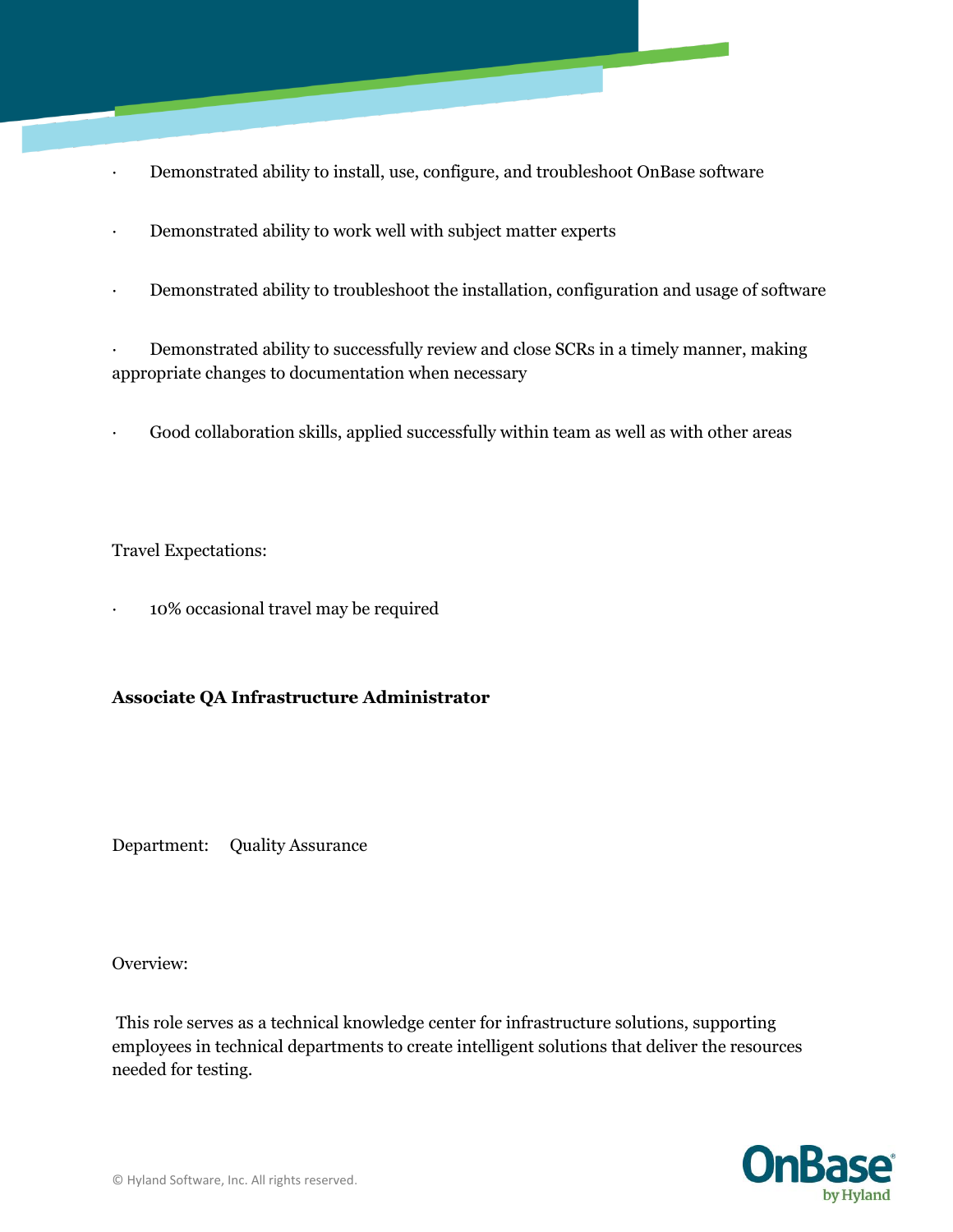Position Responsibilities

•Monitor, troubleshoot, and resolve basic issues with QA equipment in a timely manner, including during non-business hours; receive direct oversight from team members for guidance on how to apply best practices in problem resolution

•Manage and track the usage of the QA Servers, PCs, Virtual Machines, and all other equipment used for testing, development, and customer support in the QA Testing Lab

•Assist in the set-up of test environments requested by technical staff at Hyland Software, including observing a cross-functional customer response team to restore and create customer environments as needed for issue resolution

•Run existing test plans, test cases, and reference documentation for assigned Hyland products

•Participate in the resolution of customer issues escalated from Technical Support, QA and Development with direct oversight from senior members of the team

•Observe the maintenance and management of the Microsoft Security Patch testing process

•Develop knowledge of technologies that impact Hyland products and assist in the creation of related training and reference materials

•Serve as a Data Privacy Official (DPO) for customer data handling for all of the R&D division, which includes following data privacy procedures, and assisting with audits to ensure compliance with procedures

•Grow knowledge and be aware of best practices and market trends, which may involve attending industry conferences and training, and transferring knowledge to other team members

•Observe the set-up for QA testing events

Job Requirements

•Associate's degree

•Knowledge of principles of systems administration

•Good analytical and problem solving skills

•Speak or write with ease, clarity and impact, using a communication style appropriate to the subject and the audience

•Self-motivated with the ability to manage projects to completion

•Good collaborative skills, applied successfully within team as well as with other areas

•Good customer service orientation

•Attentive to detail, as demonstrated by regularly verifying all work thoroughly to ensure accuracy